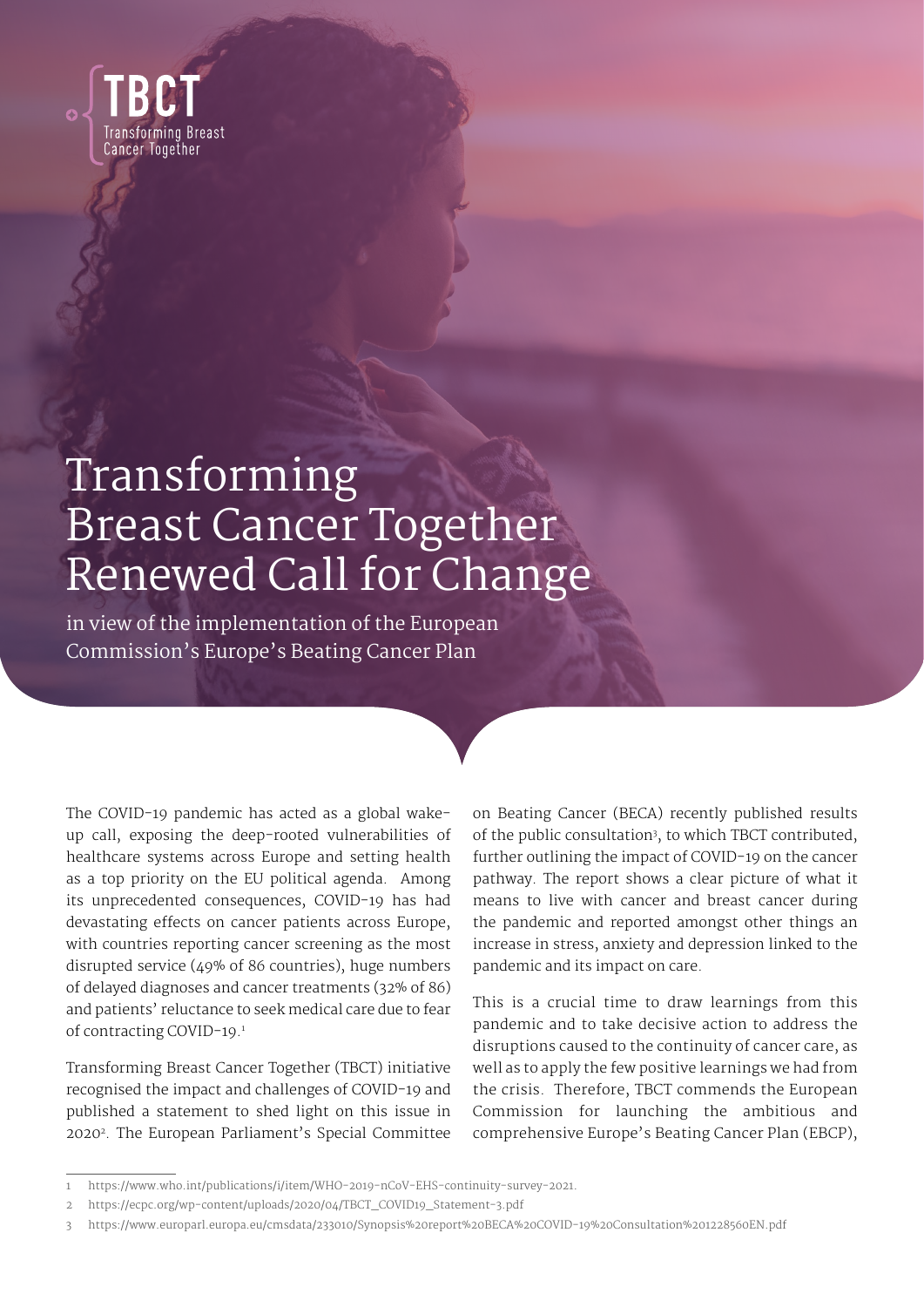which signalises the EU's readiness to step up the fight against cancer and ensure equitable, affordable and sustainable cancer prevention, screening and early detection, treatment as well as the highest quality of life for cancer patients, survivors, their families and carers.

In our view, it is critical to ensure that those affected by breast cancer can access safe and quality procedures throughout the care pathway, from early diagnosis through treatment, including end-of-life care, and after-care. The 'right to be forgotten' is especially important when it comes to improving the quality of life for cancer survivors. At the same time, a "right to be remembered" is essential for adjustments for survivors and advanced cancer patients to be taken into account in their everyday life, with a prime example being the workplace.

TBCT believes that the publication of the Plan is the first step, while the most pivotal success factor will be dependent on the Plan's execution. To achieve the Plan's purposeful goals and to maximise its potential, it will be essential for policy and decision-makers to support the Member States in the implementation of the European Plan. This can be done by ensuring that all EU Member States have National Cancer Control Plans, by strengthening the existing National Cancer Plans that are already in place, by building a robust framework for sharing information, expertise and best practices and by implementing the EBCP in areas where no Member State can act alone.

It is important to promote meaningful and active involvement of patient organisations in the implementation process of the EBCP. The operational role of patient organisations as stakeholders should be strengthened in order to ensure the successful implementation of the Plan, centred around patient needs.

Overall, TBCT members applaud the ambitious scope of the Plan and would like to bring to the attention of the European Commission, the European Parliament and Member States, key recommendations that are pivotal for the successful implementation of EBCP.

Therefore, we urge policymakers to:

#### 1. FOCUS ON PRIMARY AND SECONDARY **PREVENTION**

To achieve tangible results, it is essential to coordinate and support Member States' efforts in developing comprehensive national strategies and programmes for the primary and secondary prevention of breast cancer.

Various factors over the course of a person's lifetime can impact the risk of developing breast cancer. While it is important to consider that some are not modifiable (i.e. ageing, genetic predisposition or family history), it is encouraging that it is possible to reduce the risk of breast cancer through clear-cut actions and initiative regarding lifestyle choices.

Consequently, TBCT welcomes the European Commission's initiatives and prevention programmes in this area supported with adequate funding, including the Healthy Young initiative and Fit EU, promoting physical activity and healthy diets and aiming to control alcohol consumption. Additionally, TBCT stresses the need for public funding to support research on the impact of changeable lifestyle aspects on cancer prevention and recurrence, with the aim of collecting more evidence-based information on this issue.

TBCT urges the Commission to effectively involve patient organisations as active stakeholders in the process of creating and implementing European-wide prevention campaigns, who will be able to contribute at different levels and ensure that the objectives are in line with patients' needs and expectations.

Many breast cancer deaths are preventable and therefore timely access to screening and treatment is crucial to reduce the rate of the breast cancer epidemic. Treating breast cancer while it is still at an early stage provides patients with the best chance of cure, thereby reducing the burden of disease to patients, families, and society. Special considerations should be given to the importance of metastatic breast cancer patients and breast cancer survivors maintaining a healthy lifestyle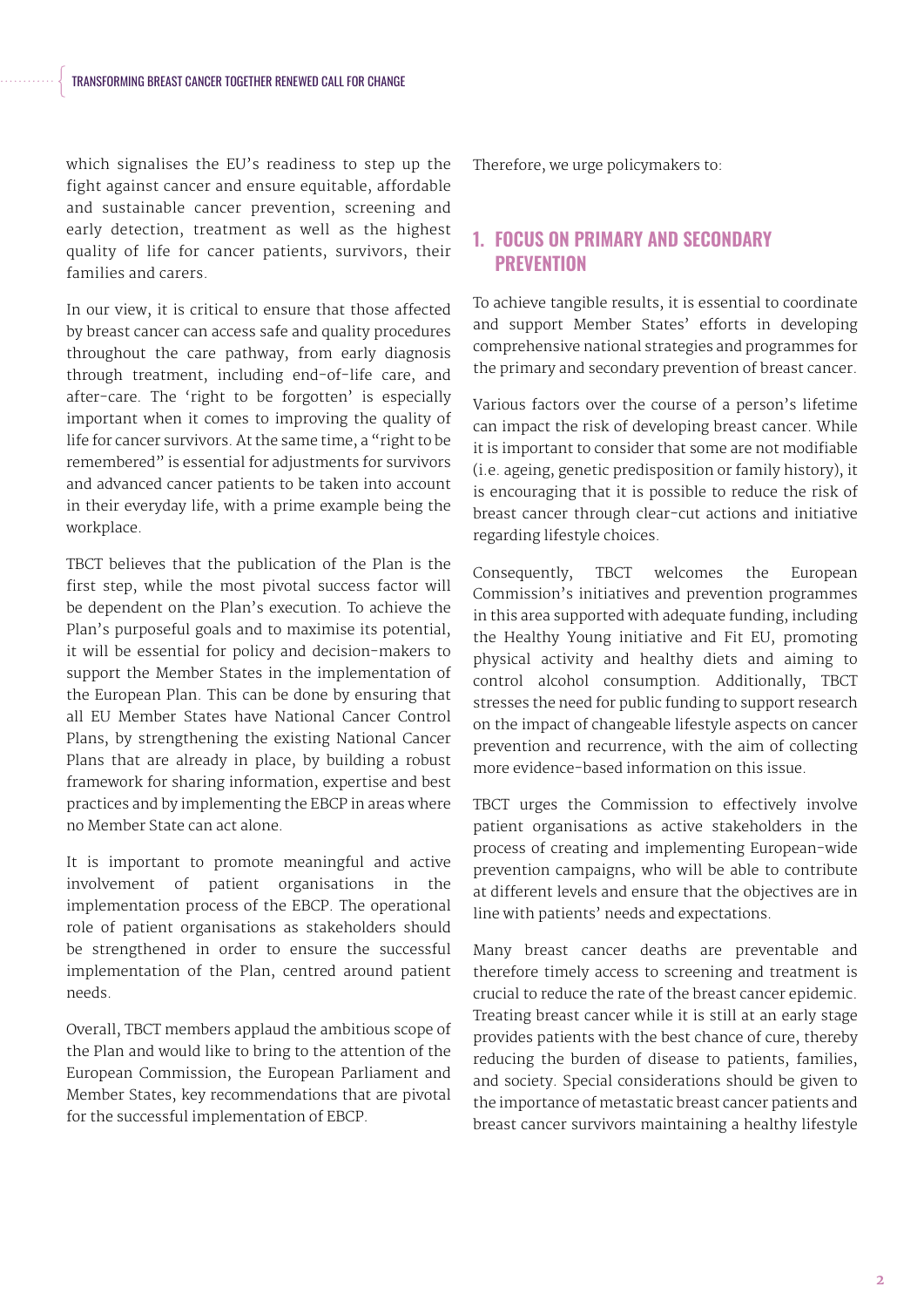to prevent recurrence. It should also be noted that most breast cancer cases occur in post-menopausal women. In light of this, TBCT recommends that the aforementioned initiatives should aim to include people of all ages and conditions irrespective of where they are in their cancer journey.

Finally, while the Plan focuses on the modifiable risk factors, it is equally important to support the process of identifying new risk factors for developing cancers. TBCT emphasises the need to implement a two-pronged approach that aims to address both funding and budget considerations for research and preventative actions including access to genetic counselling and testing and effective management of BRCA carriers.

## 2. INVEST IN EARLY DETECTION

Undoubtedly, the early stage of detection and diagnosis of breast cancer is pivotal to increasing the chances of the successful and effective treatment and ultimately, survival of breast cancer patients.

Therefore, TBCT welcomes the European Commission's ambition to attaining 90% coverage on breast cancer screening and early detection and believes that this is essential to achieve better clinical prognosis, lower mortality rates and reduce treatment costs. We recognise the enormous benefits that this could bring to women's health, especially, if coupled with a similar screening target for the second most common type of cancer among women, namely, cervical cancer.

The European Commission should aim to establish a European platform for screening programmes that are audited, follow predetermined standards and are in line with evidence-based guidelines. TBCT recommends that the guidelines should include quality indicators to cover the structure, process and outcome of the screening programmes to measure their effectiveness. To overcome barriers to equal access to screening and treatment, we urge the Commission to invest in and work with Member States and communities where screening numbers are low.

While establishing a new initiative is commendable and should be done when it comes to closing gaps in screening programmes across Europe, a multitude of initiatives already exist to support early detection. It is important to focus on these existing initiatives and avoid directing similar resources to parallel processes. To that end, TBCT calls on all EU institutions to join efforts to encourage Member States' national, population-based screening programmes that are set up according to the European Commission Initiative on Breast Cancer (ECIBC) screening guidelines.4

In addition to the above, TBCT urges the European Commission to invest in early detection and implement specific tools to improve early diagnosis. Notably, for women in the EU, diagnosed at an early or localised stage, the cumulative probability of surviving the disease for at least five years after diagnosis is on average 96% However, survival for women diagnosed at an advanced stage is still low at 38%.5 In light of this information, the Commission should aim to empower more diagnostic investigation to be carried out at the primary healthcare level, to incentivise providers of high-quality preventative care, to establish comprehensive genomic profiling that could be accessible in clinical practice and to facilitate a self-learning healthcare system which will connect to patient profiles and provide information about appropriate care plans.

# 3. ENSURE EFFECTIVE AND QUALITY BREAST CANCER CARE AND TREATMENT

The quality of cancer care is of the utmost importance and to achieve this, breast cancer patients should be treated in accredited centres by a multidisciplinary and specialised team. Thus, TBCT warmly welcomes the European Commission's ambition to ensure that all EU Member States have Comprehensive Cancer Centres (CCCs) by 2025. It is important that the CCCs are equipped and ready to address the specific needs of breast cancer patients including advanced and metastatic breast cancer patients.

<sup>4</sup> https://ec.europa.eu/jrc/en/publication/european-guidelines-breast-cancer-screening-and-diagnosis-european-breast-guidelines

<sup>5</sup> Health at a Glance: Europe 2020: State of Health in the EU Cycle, [https://www.oecd-ilibrary.org/sites/c63a671a-en/index.html?itemId=/con](https://www.oecd-ilibrary.org/sites/c63a671a-en/index.html?itemId=/content/component/c63a671a-en)[tent/component/c63a671a-en](https://www.oecd-ilibrary.org/sites/c63a671a-en/index.html?itemId=/content/component/c63a671a-en)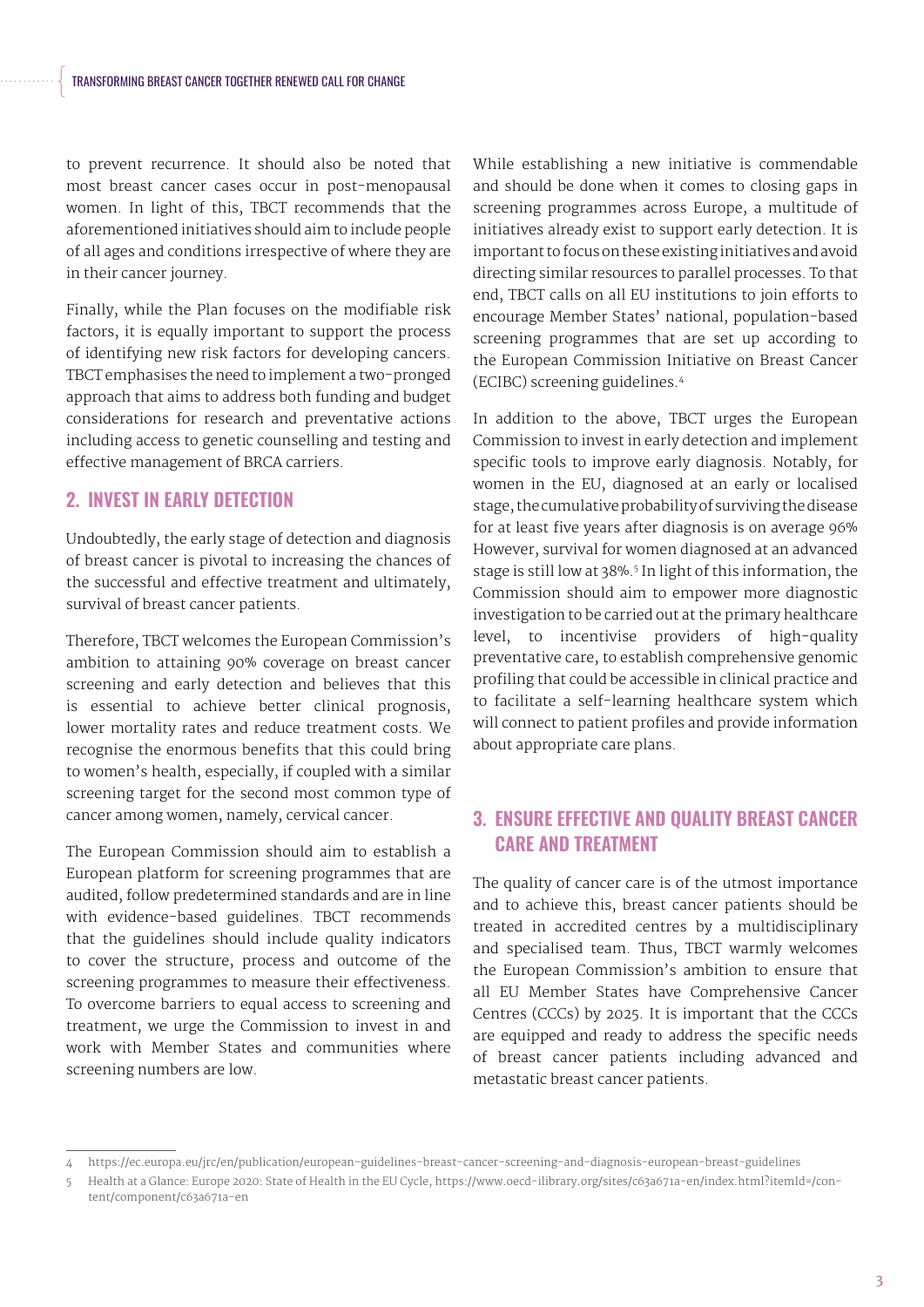In light of this, TBCT acknowledges the inter-speciality training programme set out in the Plan to support the training and education of health personnel. Besides technical training, good communication must also be reinforced to ensure that patients receive adequate information in a timely manner. To ensure the programme's success we believe there is a need for developing programs for specific certifications. Given that surgeons trained in cancer surgery are a key factor affecting outcomes and quality of life of breast cancer patients, we highlight the need for certified breastcancer specialised surgeons to provide the best quality of care. TBCT would like to bring to the attention of the policy-makers the European Breast Surgical Oncology Platform 'BRESO', formed by European Cancer societies that has developed and implemented a dedicated certification programme in breast cancer surgery.<sup>6</sup> Furthermore, systemic therapy should be managed by specialised medical oncologists, which is still not the case in all Member States.

Access to innovative oncology medicines varies significantly among and within EU countries undermining patients access to new, promising therapies. For instance, access to innovative oncology medicines can vary significantly with 7% to 98% positive reimbursement decisions following the European Marketing Authorisation in Latvia and Germany, respectively<sup>7</sup>. Additionally, the time taken by national approval systems to take such decisions ranges from a few months up to 2-3 years in some Member States. Hence, TBCT encourages the European Commission to tackle access restrictions and delays by improving the efficiency of the European Medicines Agency's processes by favouring the adaptation of fast approval processes as was the case for the approval of COVID-19 vaccines. Equally the timely implementation of Health Technology Assessment (HTA) processes, avoiding duplications of clinical assessments at the national level as well as proper consideration of the value of combination treatments and of surrogate endpoints can contribute to improving patient access.

It is also important to display different solutions for people living in remote rural areas or distant from accredited national centres. Investment in digital tools and e-health and other emerging flexible treatment options such as providing innovative treatment at home can help.

# 4. REDUCE THE DISPARITIES ACROSS EUROPE AND PROMOTE DIGITALISATION

TBCT welcomes the recognition of the importance of addressing the inequalities across Europe and the Plan's introduction of the Cancer Inequalities Register. However, to effectively monitor the impact of inequalities, the Plan should foster the implementation of the various National Cancer Control Plans by measuring progress, via European targets in the areas of prevention, screening, treatment, survivorship and social rights. A public facing measurement system with key performance indicators would hold everybody accountable for implementation.

As previously addressed in TBCT's response to the European Commission's European Health Data Space  $(EHDS)$  consultation<sup>8</sup>, we believe that there should be a harmonised breast cancer registry process in Europe for collecting breast cancer data, including both early and metastatic breast cancer.

Despite the devastating effects the pandemic has had, the COVID-19 crisis is not without positive learnings. Remarkable scientific advances have facilitated enormous progress in healthcare systems, including innovation of home-based care, flexibility in clinical trials implementation, development of digital tools, patient-friendly apps and care pathways organised around patients' needs.

Therefore, TBCT urges the European Commission to leverage these developments and embrace the advantages of the digital era, and we recommend that

<sup>6</sup> Kovacs T et al. Theoretical and practical knowledge curriculum for European breast surgeons. Eur J Surg Oncol 2020 Apr;46(4 Pt B):717-736 doi: 10.1016/j.ejso.2020.01.027,<https://breastsurgeoncertification.com>

Access challenges within Europe in terms of Patient Access and Market Access. e.g. PL reports reimbursement for a therapy 891 days after the European Market Authorisation and only 24% of patients receiving treatment 12 months after the decision. [https://www.efpia.eu/me](https://www.efpia.eu/media/578013/every-day-counts.pdf)[dia/578013/every-day-counts.pdf](https://www.efpia.eu/media/578013/every-day-counts.pdf)

<sup>8</sup> [https://ec.europa.eu/info/law/better-regulation/have-your-say/initiatives/12663-Digital-health-data-and-services-the-Eu](https://ec.europa.eu/info/law/better-regulation/have-your-say/initiatives/12663-Digital-health-data-and-services-the-European-health-data-space/F1574226_en)[ropean-health-data-space/F1574226\\_en](https://ec.europa.eu/info/law/better-regulation/have-your-say/initiatives/12663-Digital-health-data-and-services-the-European-health-data-space/F1574226_en)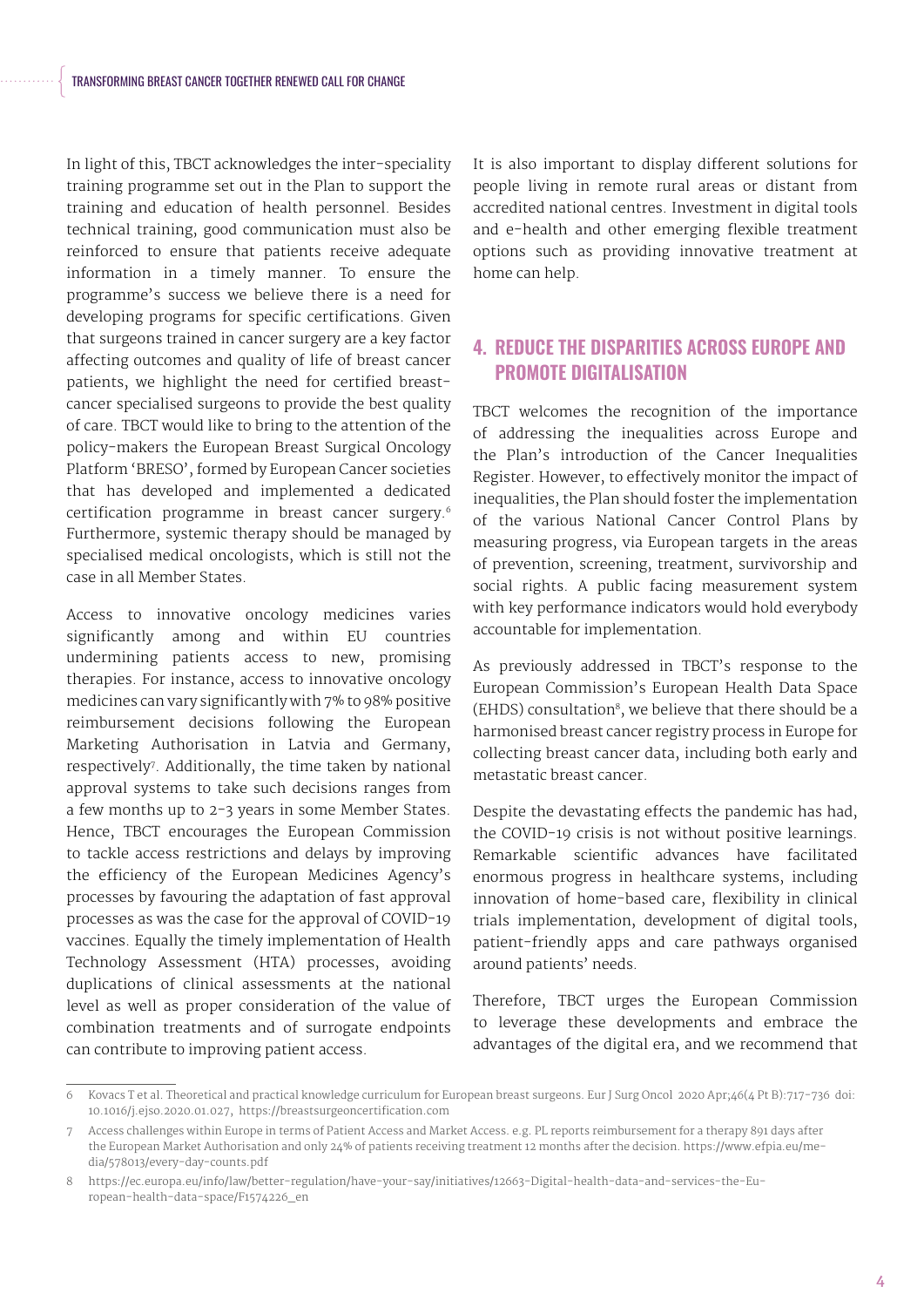the Cancer Plan should aim to work together with the new European Health Data Space initiative to foster harmonisation of digital standards, governance and data infrastructure at European level and invest in upscaling coordination and cooperation mechanisms that will enable registries to collect data consistently and in a homogenous way.

It is in patients' interests to effectively involve the use of Artificial Intelligence and machine learning. We urge the European Commission to deploy these new technologies to develop better targeted screening mechanisms, to improve personalised medicine, to accelerate and refine the quality of diagnosis by standardising tasks, to monitor the survivors' conditions and follow-up treatments and to improve care for metastatic / advanced patients.

# 5. STRIVE TO IMPROVE THE QUALITY OF LIFE OF BREAST CANCER PATIENTS

Adding to the numerous hurdles all patients and survivors have to face throughout their cancer journey, the COVID-19 pandemic has disproportionally affected the quality of life of cancer patients. There are various obstacles for all patients and survivors, starting from diagnosis, which usually results in long periods of sick leave due to medical treatment and other functional restrictions, to the 'after' period, where many cancer survivors still face long-term symptoms and impairments after their treatment ends, such as fatigue, thinking and memory problems and peripheral neuropathy, making it more difficult to remain in or reenter the job market.<sup>9</sup> These symptoms are even more severe for advanced / metastatic patients, who have to endure continuous treatment.

TBCT wants to highlight the fact that having the ability to work  $-$  if they wish to  $-$  is very important for breast cancer patients and survivors as it can restore a sense of normality and wellbeing as well as contribute to financial stability and security. However, those affected by cancer find returning to work very difficult as they deal with the side effects of surgery, chemotherapy, radiotherapy and other treatments. In light of this, TBCT urges the European Commission to place more emphasis on the issue of returning to or maintaining work and to develop and implement programmes that support breast cancer patients and survivors to do so in a flexible manner. This should include flexibility of the working location to include both physical and virtual settings, to ensure the private and societal needs of cancer patients and survivors are met before, during and after treatment.

Moreover, TBCT calls the European Commission to develop and implement information, guidelines and toolkits about returning to work, designed specifically for employees with cancer, employers, carers, family members, and health professionals in all EU Member States. In addition to this, it is necessary to strengthen and reinforce the principles and guidelines for equal opportunities and workplace inclusion of breast cancer patients and survivors, especially during this transition point.

TBCT would like to give special attention to the devastating effect of the COVID-19 pandemic on people's mental health. The mental health problems that arise as a result of a cancer diagnosis are too often ignored or overlooked. Therefore, it is crucial to dedicate more attention ever-increasing need for multidisciplinary support that should be widely available to all patients, survivors, their families and their caregivers.

TBCT was established in November 2017 with the ultimate goal to improve services for patients in an area of still high unmet need and reduce the societal impact of breast cancer by elevating it as a health policy priority in order to improve its prevention, diagnosis and care across Europe.

The initiative is chaired by TBCT Chairs MEPs Frances Fitzgerald (EPP) and MEP Patrizia Toia (S&D), ABC Global Alliance, Eli Lilly and Company, Europa Donna – The European Breast Cancer Coalition, European Cancer Patient Coalition (ECPC), European School of Oncology (ESO), European Society of Breast Cancer Specialists (EUSOMA), European Society of Surgical Oncology (ESSO), Helsinn Healthcare, Novartis, Roche, Sanofi and Working With Cancer.

<sup>9</sup> https://www.europarl.europa.eu/cmsdata/233010/Synopsis%20report%20BECA%20COVID-19%20Consultation%201228560EN.pdf